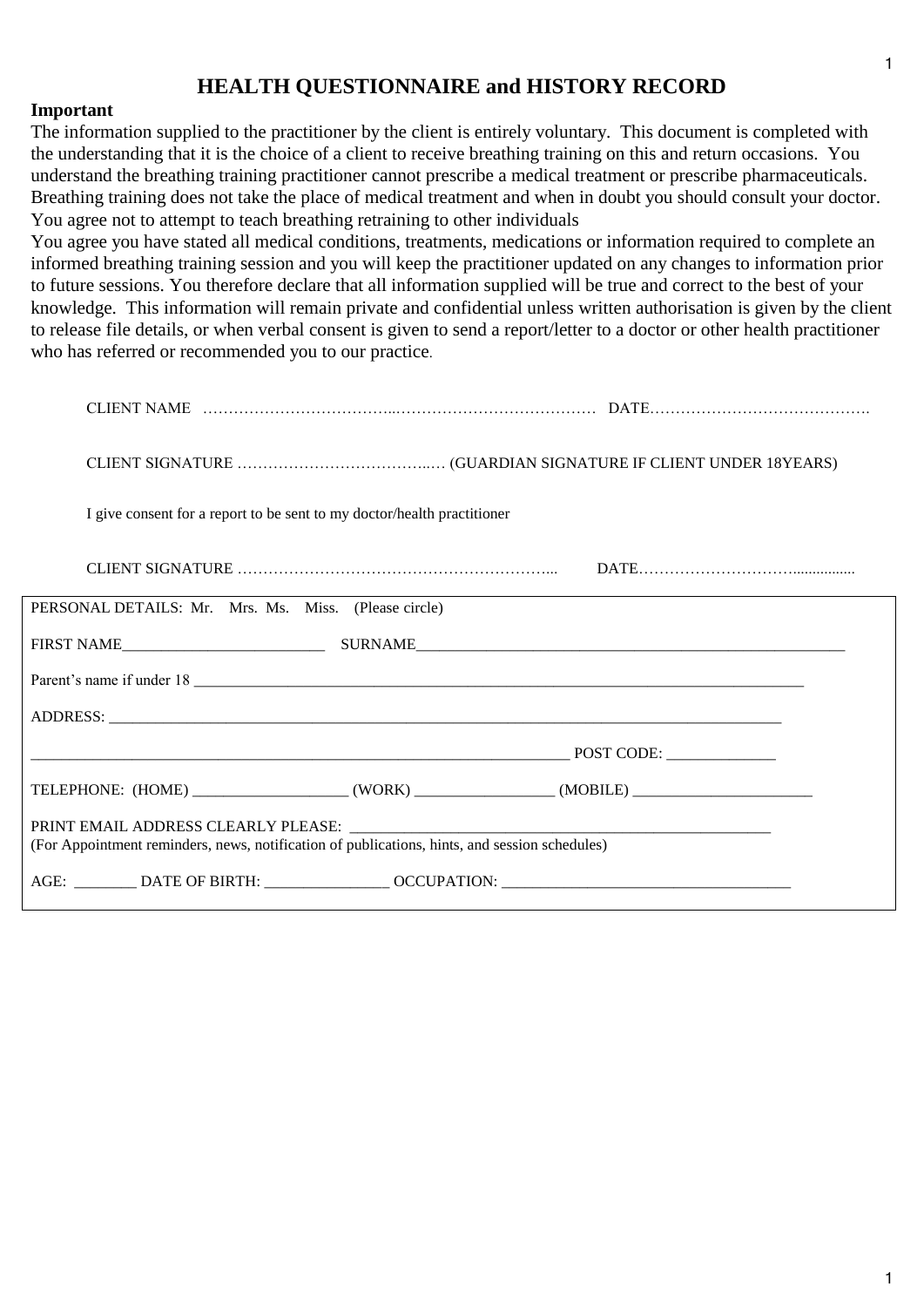2

### **Medical background - please give details of all illnesses suffered EVER SUFFERED THIS? PRESENT SEVERITY**

| еуек эсггекер тицэ.<br><b>TICK IF YES</b>                                            | <b>FROM WHAT AGE?</b>                          | (Please circle) $0 = not present now$ ; $1 = mild$ ; $2 = moderate$ ; $3 = severe$ |  |  |  |
|--------------------------------------------------------------------------------------|------------------------------------------------|------------------------------------------------------------------------------------|--|--|--|
| ANAEMIA                                                                              | .                                              | 0 1 2 3                                                                            |  |  |  |
| <b>ALLERGIES</b>                                                                     | .                                              | $0 \t1 \t2 \t3$                                                                    |  |  |  |
| ] ASTHMA                                                                             | .                                              | $0 \t1 \t2 \t3$                                                                    |  |  |  |
| <b>ANXIETY</b>                                                                       | .                                              | $0 \t1 \t2 \t3$                                                                    |  |  |  |
|                                                                                      |                                                |                                                                                    |  |  |  |
| <b>BRONCHIECTASIS</b>                                                                | .                                              | $0 \t1 \t2 \t3$<br>$0 \t1 \t2 \t3$                                                 |  |  |  |
| CHRONIC FATIGUE SYNDROME                                                             | .                                              |                                                                                    |  |  |  |
| ] CANCER                                                                             | .                                              | $0 \t1 \t2 \t3$                                                                    |  |  |  |
| <b>TELES EXECUTES</b> CYSTIC FIBROSIS                                                | .                                              | $0 \t1 \t2 \t3$                                                                    |  |  |  |
| <b>DIABETES</b>                                                                      | .                                              | $0 \t1 \t2 \t3$                                                                    |  |  |  |
| <b>EMPHYSEMA / COPD</b>                                                              | .                                              | 0 1 2 3                                                                            |  |  |  |
| <b>FPILEPSY</b>                                                                      | $\cdots \cdots$                                | $0 \t1 \t2 \t3$                                                                    |  |  |  |
| ] HEART CONDITION (specify)                                                          | .                                              | $0 \t1 \t2 \t3$                                                                    |  |  |  |
| [ ] HIGH BLOOD PRESSURE                                                              | $\cdots \cdots$                                | $0 \t1 \t2 \t3$                                                                    |  |  |  |
| 1 LOW BLOOD PRESSURE                                                                 | .                                              | 0 1 2 3                                                                            |  |  |  |
| <b>J KIDNEY DISORDER</b>                                                             | .                                              | $0 \t1 \t2 \t3$                                                                    |  |  |  |
| HYPOGLYCAEMIA                                                                        | .                                              | $0 \t1 \t2 \t3$                                                                    |  |  |  |
| MIGRAINE HEADACHES<br>$\mathbf{1}$                                                   |                                                | $0 \t1 \t2 \t3$                                                                    |  |  |  |
| <b>MULTIPLE SCLEROSIS</b>                                                            | $\ldots \ldots \ldots$                         | 0 1 2 3                                                                            |  |  |  |
| ] SCHIZOPHRENIA                                                                      | $\ldots \ldots \ldots$                         | $0 \t1 \t2 \t3$                                                                    |  |  |  |
| ] IRRITABLE BOWEL SYNDROME                                                           | $\mathcal{L} = \{1, 2, \ldots, 2, \ldots, n\}$ | $0 \t1 \t2 \t3$                                                                    |  |  |  |
| [ ] SLEEP APNOEA                                                                     | المستنبذة                                      | $0 \t1 \t2 \t3$                                                                    |  |  |  |
| [ ] OTHER ILLNESSES                                                                  | .                                              | $0 \t1 \t2 \t3$                                                                    |  |  |  |
|                                                                                      |                                                |                                                                                    |  |  |  |
|                                                                                      |                                                |                                                                                    |  |  |  |
| <b>Smokers:</b> How many cigarettes do you smoke per day?                            |                                                |                                                                                    |  |  |  |
| Females: Are you pregnant: Yes / No                                                  |                                                |                                                                                    |  |  |  |
| Y/N<br>Have you had your tonsils removed?<br>Have you had root canal therapy?<br>Y/N |                                                |                                                                                    |  |  |  |
| Do you have a family history of:                                                     |                                                | Hay fever: $Y/N$ Allergies: $Y/N$<br>Asthma:<br>Y/N                                |  |  |  |
|                                                                                      |                                                |                                                                                    |  |  |  |
|                                                                                      |                                                |                                                                                    |  |  |  |
|                                                                                      |                                                |                                                                                    |  |  |  |
|                                                                                      |                                                |                                                                                    |  |  |  |
|                                                                                      |                                                |                                                                                    |  |  |  |

What do you hope to gain from improving your breathing?

......................................................................................................................................................................... ……………………………………………………………………………………………………………………….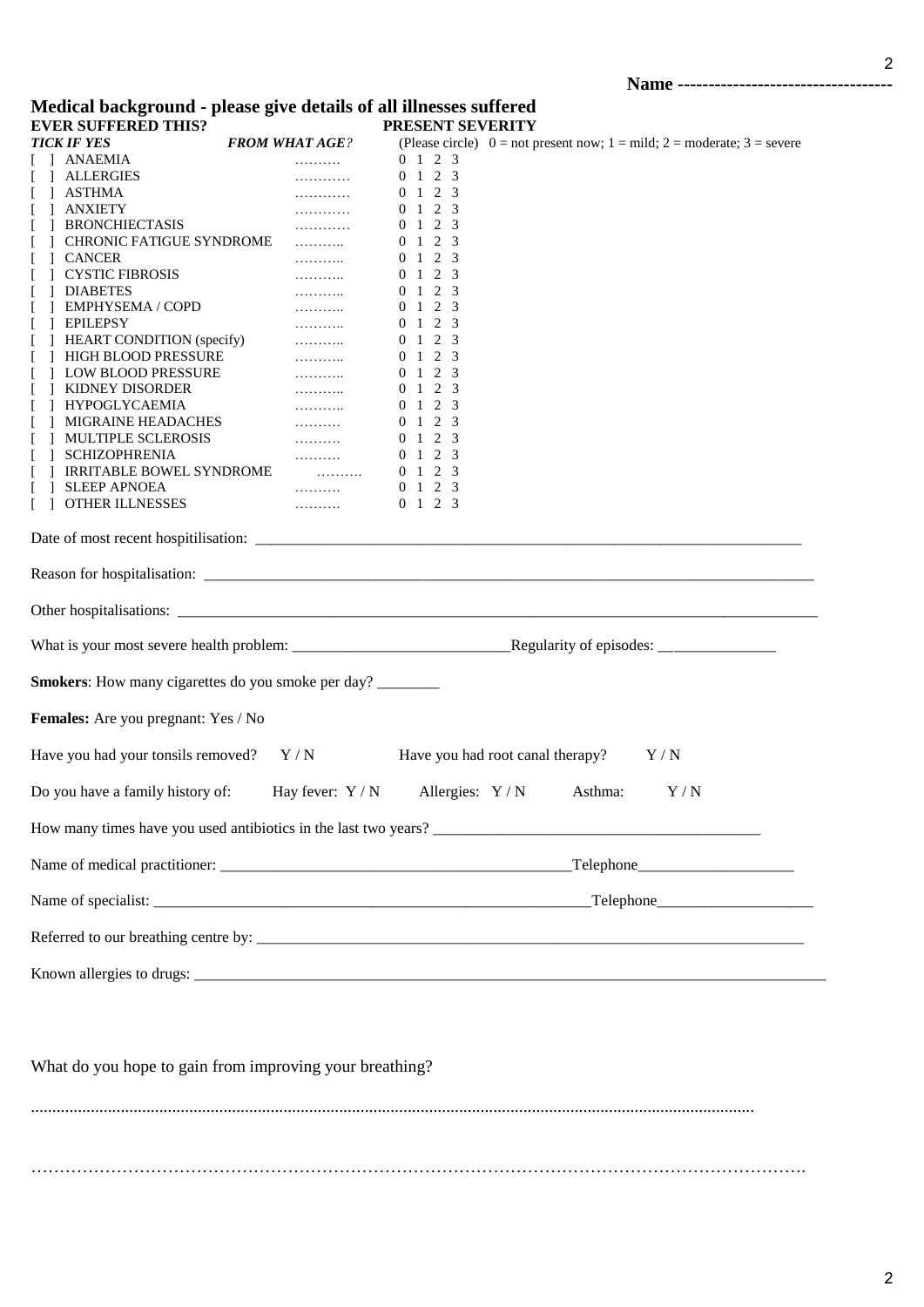# Current medication Name ----------------------------

Please record all medication that is currently being used

| <b>Antibiotics</b>                             | Anti-depressants           |
|------------------------------------------------|----------------------------|
| <b>Relaxants/Sleeping Pills</b>                | <b>Heart Medication</b>    |
|                                                |                            |
| <b>Blood Pressure Medication</b>               | <b>Diabetic Medication</b> |
| <b>Asthma, COPD medications</b><br>(see below) | Other (please specify)     |

### **Asthma / COPD Medications -Puffers/ Turbo halers/ Tablets/ Nebulisers**

| <b>Name of Medication</b> | <b>Strength</b> | No. of doses am        | No. of doses pm        |
|---------------------------|-----------------|------------------------|------------------------|
|                           | In mcg or µg    | (Give range if varies) | (Give range if varies) |
| E.G. - SERETIDE           | 250 μg /50 μg   | $\overline{2}$         | $\overline{2}$         |
| <b>BOTH</b> components    |                 |                        |                        |
| E.G. - VENTOLIN           |                 | 2-8 per day            | 2-4 overnight          |
|                           |                 |                        |                        |
|                           |                 |                        |                        |
|                           |                 |                        |                        |
|                           |                 |                        |                        |
|                           |                 |                        |                        |
|                           |                 |                        |                        |
|                           |                 |                        |                        |
|                           |                 |                        |                        |
|                           |                 |                        |                        |
|                           |                 |                        |                        |
|                           |                 |                        |                        |
|                           |                 |                        |                        |

# **Sleep Disordered Breathing Treatments and Appliances**

**Have you had a SLEEP STUDY?** NO YES **WHEN?** \_\_\_\_\_\_\_\_\_\_\_\_\_\_\_\_\_\_\_\_\_\_\_

| <b>Treatments/Appliances</b> | Recommended<br>Yes / No | <b>Tried it</b><br>Yes / No | <b>Currently using?</b><br>Since when? | Successful? |
|------------------------------|-------------------------|-----------------------------|----------------------------------------|-------------|
| CPAP machine                 |                         |                             |                                        |             |
| Dental Splint                |                         |                             |                                        |             |
| Surgery to palate/uvula      |                         |                             |                                        |             |
| Nasal/Sinus Surgery          |                         |                             |                                        |             |

If you stopped using CPAP or wearing a dental splint, what was the reason? -------------------------------------------------------

-------------------------------------------------------------------------------------------------------------------------------------------------------------------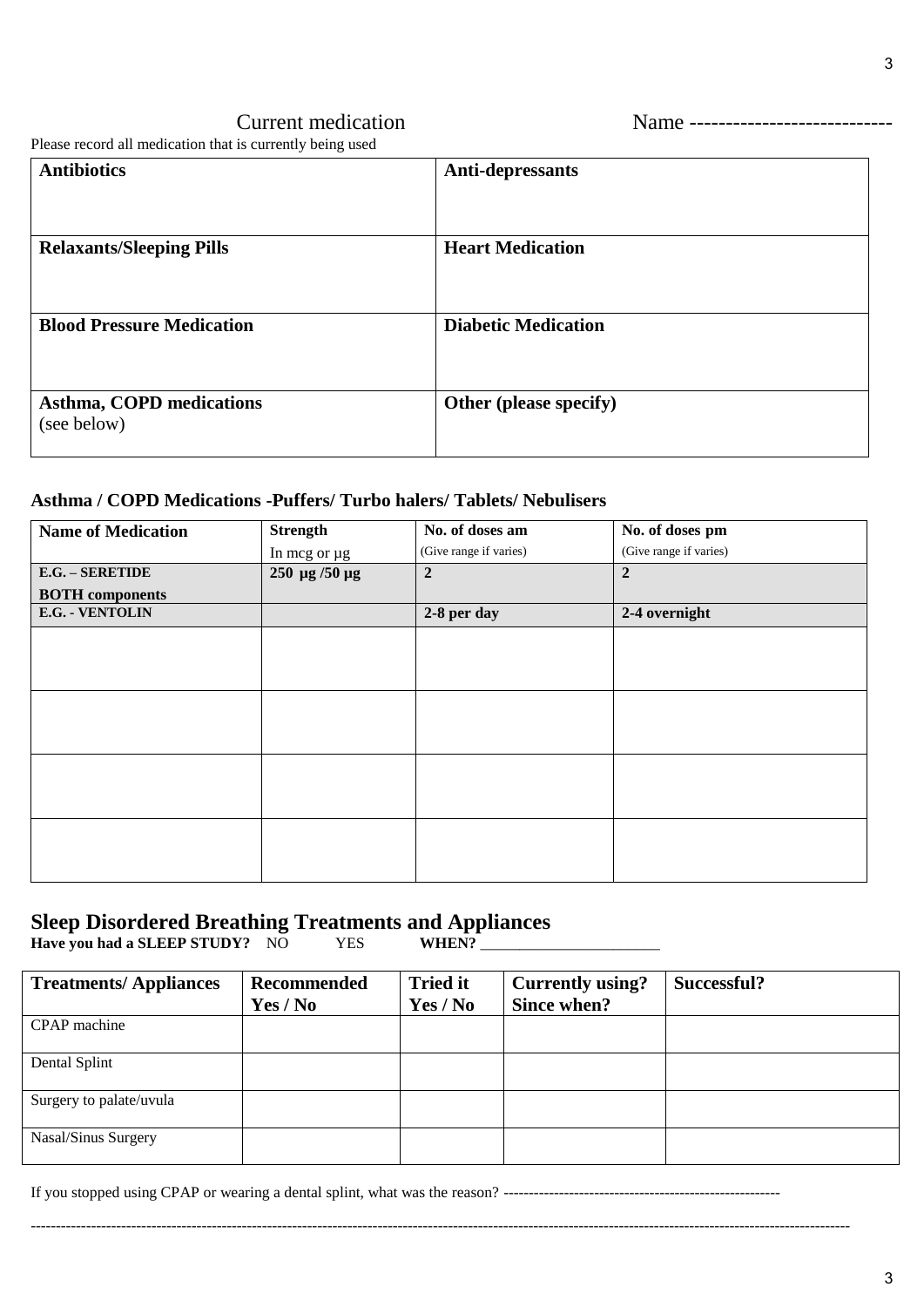**Name -------------------------------**

4

#### **Symptom Questionnaire**

| <b>INSTRUCTIONS:</b> The symptoms listed below have been associated with incorrect breathing.                            |                                                       |
|--------------------------------------------------------------------------------------------------------------------------|-------------------------------------------------------|
| Please circle or highlight each individual symptom that you experience at least once a week, or which are significant at |                                                       |
| certain times of the year. It is not uncommon to have 15 or more different symptoms.                                     |                                                       |
| Upper chest breathing                                                                                                    | Anxiety, Tension, Apprehension                        |
| Fast or heavy breathing                                                                                                  | Panic attacks                                         |
| <b>Blocked</b> nose                                                                                                      | Depression                                            |
| Post nasal drip                                                                                                          | Fear without reason                                   |
| Asthma                                                                                                                   | Confusion                                             |
| Chest tightness                                                                                                          | Fear of sultry air                                    |
| Wheezing                                                                                                                 | Feelings of unreality                                 |
| Short of breath at rest                                                                                                  | Sense of "losing the mind"                            |
| Short of breath on exertion                                                                                              | Spaced out feeling                                    |
| Prone to Colds                                                                                                           | Light-headed or dizzy                                 |
| Mucous congestion                                                                                                        | Unsteadiness or fainting                              |
| Loss of sense of smell                                                                                                   | Disturbance of consciousness                          |
| Lung congestion or Bronchitis                                                                                            | Headache                                              |
| Hay fever                                                                                                                | Numbness or tingling hands, feet, limbs, face         |
| Sinusitis                                                                                                                |                                                       |
| Sneezing                                                                                                                 | Muscle spasms                                         |
| Yawning or Sighing                                                                                                       | Muscle pains                                          |
| <b>Throat Clearing</b>                                                                                                   | Muscle weakness                                       |
| Coughing                                                                                                                 | Tremors and twitching                                 |
| Runny nose (number of tissues used/day ()                                                                                | Pains in bones or joints                              |
| Mouth-breathing in day                                                                                                   | Exercise intolerant                                   |
| Mouth-breathing in sleep                                                                                                 |                                                       |
| <b>Grinding Teeth</b>                                                                                                    | Insomnia                                              |
| Audible breathing during sleep                                                                                           | Frightening/intense dreams                            |
| Snoring                                                                                                                  | <b>Restless Legs</b>                                  |
| Number of wakings per night (                                                                                            | Food allergies                                        |
| Number of toilet visits per night (<br>$\rightarrow$                                                                     | Pollen, dust allergies                                |
| Wake self with gasp/snort/choke                                                                                          | Chemical sensitivities                                |
| -Times/night/week (                                                                                                      | Increased thirst                                      |
| Sleep apnoea (breathing stoppages) noticed by others                                                                     | Frequent or urgent urination                          |
| Nasal/sinus congestion on waking                                                                                         | Weight gain                                           |
|                                                                                                                          | Weight loss                                           |
| Dry mouth                                                                                                                | <b>Excessive sweating</b>                             |
| Abdominal bloating                                                                                                       | Clamminess                                            |
| Belching, Flatulence                                                                                                     | Generalised weakness or "weak at the knees,"          |
| Heartburn                                                                                                                | Bedwetting                                            |
| Difficulty swallowing                                                                                                    | Waking up tired                                       |
| Irritable bowel                                                                                                          | Waking with a headache                                |
| Colic                                                                                                                    | Sleepiness during the day                             |
|                                                                                                                          | Wanting a day nap                                     |
| Cold hands or feet                                                                                                       | Falling asleep sitting, reading, watching TV, driving |
| Poor concentration/memory                                                                                                | Easily tired                                          |

Poor concentration/memory Irregular, pounding, or racing heart Chest pains that are not heart related

# **OTHER SYMPTOMS YOU MAY EXPERIENCE**

Chronic exhaustion

-----------------------------------------------------------------------------------------------------------------------------------------------------

-----------------------------------------------------------------------------------------------------------------------------------------------------